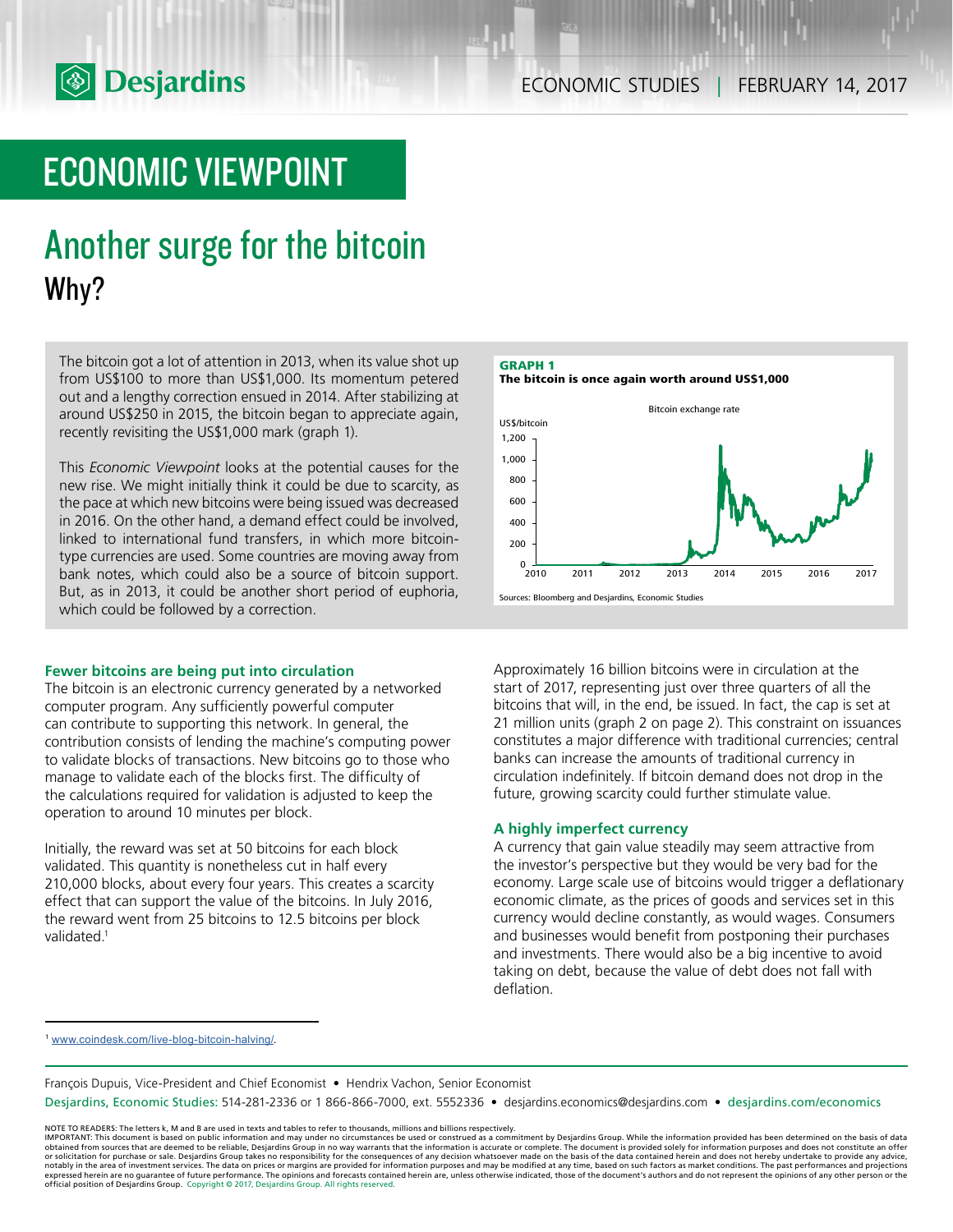

### **GRAPH 2**

**New bitcoins will be increasingly rare**



Source: Desjardins, Economic Studies

Given this kind of major flaw, sustained bitcoin demand is hard to believe in. The lack of a regulatory framework is another major issue for broad utilization. Although they may sometimes seem burdensome and expensive, the rules and safeguards help support the confidence that is the cornerstone of every monetary system.

## **Potential in the area of international fund transfers**

The Bitcoin network does have some interesting aspects. The technology that has been developed makes it possible to negotiate without requiring a middleman. A type of public register provides for transaction security; it is checked simultaneously by all the computers connected to the network, reducing transaction times and costs. These advantages make using bitcoin particularly attractive for international fund transfers. In fact, sending bitcoins to a neighbour is just as easy as sending them to a user on another continent.

Recently, an event in the news ramped up speculation about future growth of bitcoin use in sending money overseas: the election of Donald Trump. He has pledged to build a wall on the Mexican border and send the bill to the Mexicans. Several options are under study for forcing payment of the bill, including putting a tax on remittances to Mexico. If that materialized, many people could turn to bitcoins to avoid the tax. The amounts involved could be fairly substantial. Mexico is the leading global destination for remittances from the United States, with an annual total of more than US\$25B (graph 3).

Internationally, the amounts could be even greater if bitcoin use expanded for this type of transaction. The biggest markets would be India, China and the Philippines (graph 4).

However, technological constraints could keep such a scenario from materializing in the near future. In particular, an Internet connection is required to access the Bitcoin network, something that a large proportion of the populations in emerging nations does not have (graph 5). It also has to be easy to convert bitcoins into local currency once the funds have been transferred.

## **GRAPH 3**

#### **Mexico is the country that gets the most remittances from the United States**

The 10 main nations that received remittances from the United States in 2015



Sources: World Bank and Desjardins, Economic Studies

# **GRAPH 4 Countries that get the most remittances**



Sources: World Bank and Desjardins, Economic Studies





Sources: World Bank and Desjardins, Economic Studies

Businesses do specialize in this type of conversion, but the fees can be hefty. Bitcoins can also be sold for local currency using a special ATM designed for these transactions. These ATMs remain very scarce, however, especially in emerging nations, and once again, may charge a lot. For example, according to coinatmradar. com, on February 13, 2017, Mexico only had two of this type of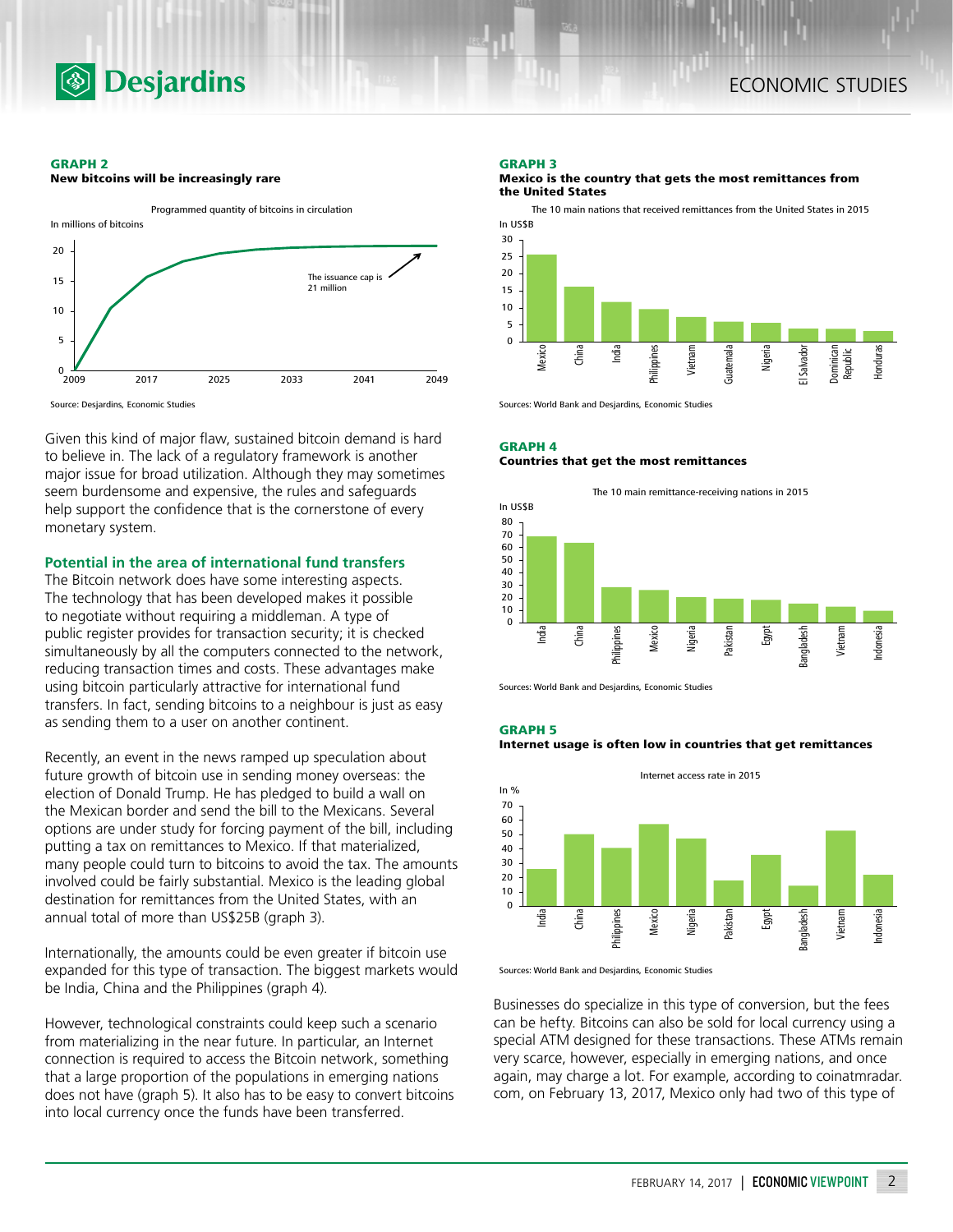

ATM: one in Mexico City and one in Tijuana. The Tijuana ATM was charging a 5.8% conversion fee.<sup>2</sup>

We must also keep in mind that solutions that compete with the Bitcoin network will probably be introduced over time. If the technology behind the network proves as promising as it suggests, other financial firms should adopt it. In return, they could offer more competitive services, reducing the bitcoin's appeal.

## **Support from the trend toward demonetization?**

Another event that seems to have a positive influence on the value of the bitcoin is the withdrawal of two major cash denominations in India: the 500 and 1,000 rupee notes (which are equivalent to the Canadian \$10 and \$20 bills). Since the withdrawal was announced last November, the amount of paper money in circulation in India has tumbled (graph 6). This forced demonetization has fuelled speculation about whether many Indians would turn to bitcoins in making transactions.



**India abruptly reduced the number of bank notes in circulation**



Confidence in using India's rupee may have been shaken, but replacement options like the bitcoin are not without their flaws. Once again, the Bitcoin network's accessibility is a challenge, especially for remote rural regions whose populations were used to dealing in cash. We also have to consider the reason these denominations were withdrawn. The Indian government stated that the measure was designed to combat the underground economy and reduce the use of fake bills. New bills will also gradually replace the notes that have been withdrawn. However, a cap has been set on the quantity of old bills that can be exchanged for new ones, forcing Indians to deposit some of their cash holdings in bank accounts. The new bank accounts give them access to a multitude of new payment methods. The Bitcoin network is not the only option.

Even before the bitcoin and its counterparts came onto the scene, the use of cash in transactions had already started to decline in favour of innovations like debit and credit cards and, more recently, bank transfers between individuals using the Internet or mobile phones. Sweden is a good example here. In Sweden, the value of the cash in circulation is now less than 60% of what it was at its peak in 2007 (graph 7). Sweden is the advance country that is seeing the biggest retreat by cash. Yet, bitcoins have not seen greater growth there. Other innovations, such as the Swish application for mobile payment, are very successful, however.

### **GRAPH 7 In Sweden, use of cash is declining rapidly**



Sources: Datastream and Desjardins, Economic Studies

# **What if this is a repeat of 2013?**

In short, the bitcoin does not have what it takes to become a major international currency, but that does not prevent speculating about some growth in its use. International fund transfers seem like an ideal field for the bitcoin but, at the same time, its technology could be replicated, making this electronic currency's future uncertain.

As in 2013, the bitcoin's recent appreciation could be short-lived, and finish with a long correction. We must also consider that the bitcoin's recent appreciation is a form of good advertising that could attract new demand. The more bitcoin buyers there are, the more value the currency gains and, the more valuable it becomes, the more buyers it will have. However, this cycle is not eternal; when euphoria gives way to panic, the correction is often brutal.

A single element that hurts demand is enough to trigger a correction. As soon as the value starts to dip or even stagnate, many investors may opt to sell in order to cash in their profits. The more bitcoin sellers there are, the more the currency loses value, and the more value it loses, the more confidence in it is shaken.

<sup>2</sup> <www.coinatmradar.com/countries/>.